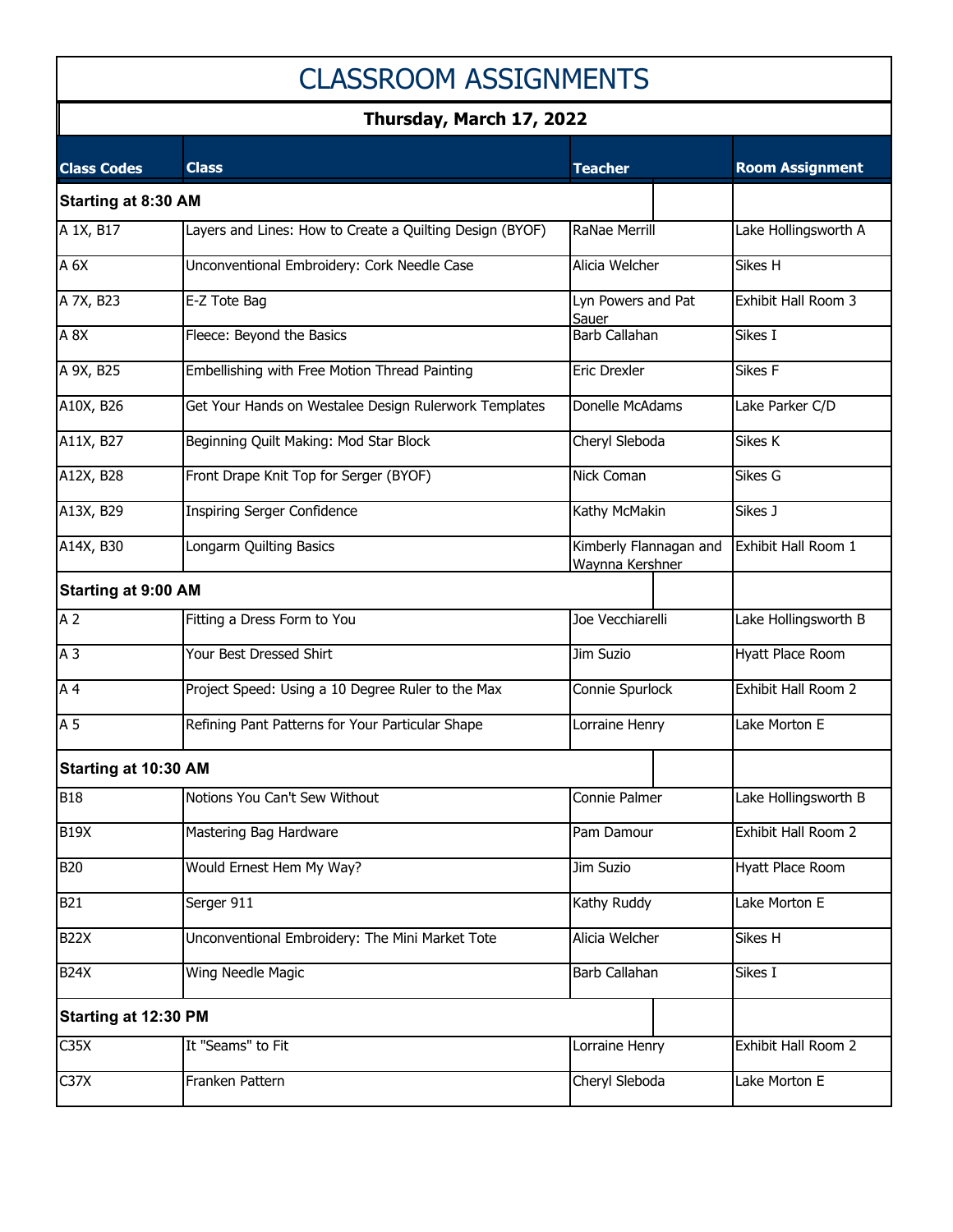| <b>Starting at 1:00 PM</b> |                                                                         |                                           |  |                      |
|----------------------------|-------------------------------------------------------------------------|-------------------------------------------|--|----------------------|
| C33, D49XY                 | Coloring is for the Birds (BYOF)                                        | Jill McCloy                               |  | Lake Hollingsworth A |
| C <sub>34</sub>            | Commercial Notions for the Home Studio                                  | Joe Vecchiarelli                          |  | Lake Hollingsworth B |
| C36                        | Welt Pocket Wizardy                                                     | Jim Suzio                                 |  | Hyatt Place Room     |
| C38, D54XY                 | Disappearing Half Square Triangles: Three Ways (BYOF)                   | Heather Kojan                             |  | Sikes H              |
| C39, D55XY                 | Parker on the Porch: Fresh Mesh                                         | Lyn Powers and Pat<br>Sauer               |  | Exhibit Hall Room 3  |
| C40, D56XY                 | Sun Dance: TempLee Quilting with Westalee Design<br>Rulerwork Templates | Donelle McAdams                           |  | Lake Parker C/D      |
| C41, D57XY                 | Peek A Boo Portfolio                                                    | Connie Palmer                             |  | Sikes F              |
| C42, D58, E74              | Dinosaurs are Dino-Mite!                                                | Connie Spurlock                           |  | Sikes I              |
| C43, D59, E75              | Bias Waist Palazzo Pant                                                 | Nick Coman                                |  | Sikes K              |
| C44, D60XY                 | Super Simple Serger Bags                                                | Pam Damour                                |  | Sikes G              |
| C45, D61XY                 | 5 Zippers, 5 Bags, One Serger                                           | Alicia Welcher                            |  | Sikes J              |
| C46, D62XY                 | Introduction to Pro-Stitcher                                            | Kimberly Flannagan and<br>Waynna Kershner |  | Exhibit Hall Room 1  |
| <b>Starting at 2:30 PM</b> |                                                                         |                                           |  |                      |
| D50                        | Why So Many Different Types of Stabilizer?                              | Eric Drexler                              |  | Lake Hollingsworth B |
| D51                        | Pattern Alterations and the Fit Muslin                                  | Abby Riba                                 |  | Exhibit Hall Room 2  |
| D <sub>52</sub>            | Embroidered Gifts to Make                                               | Jim Suzio                                 |  | Hyatt Place Room     |
| D53                        | It's Sew Easy: Sewing with Knits                                        | Kathy Ruddy                               |  | Lake Morton E        |
| <b>Starting at 4:00 PM</b> |                                                                         |                                           |  |                      |
| E66                        | Darling Details: Sewing Children's Garments                             | Kathy McMakin                             |  | Lake Hollingsworth B |
| E67                        | Tee Shirt Quilts the Easy Way                                           | Kaye Koler                                |  | Hyatt Place Room     |
| E69                        | Time Management Strategies for the Busy Stitcher                        | Cheryl Sleboda                            |  | Lake Morton E        |
| <b>Starting at 6:00 PM</b> |                                                                         |                                           |  |                      |
| F82X, G 98                 | Draping Fundamentals: Upper Body                                        | Joe Vecchiarelli                          |  | Lake Hollingsworth B |
| F89X, G105                 | Doors Wide Open (BYOF)                                                  | Heather Kojan                             |  | Sikes F              |
| F94X, G110                 | Longarm Ruler Essentials                                                | Kimberly Flannagan and<br>Waynna Kershner |  | Exhibit Hall Room 1  |
| <b>Starting at 6:30 PM</b> |                                                                         |                                           |  |                      |
| F81, G 97                  | Ten Steps to a Perfect Bag                                              | Pam Damour                                |  | Lake Hollingsworth A |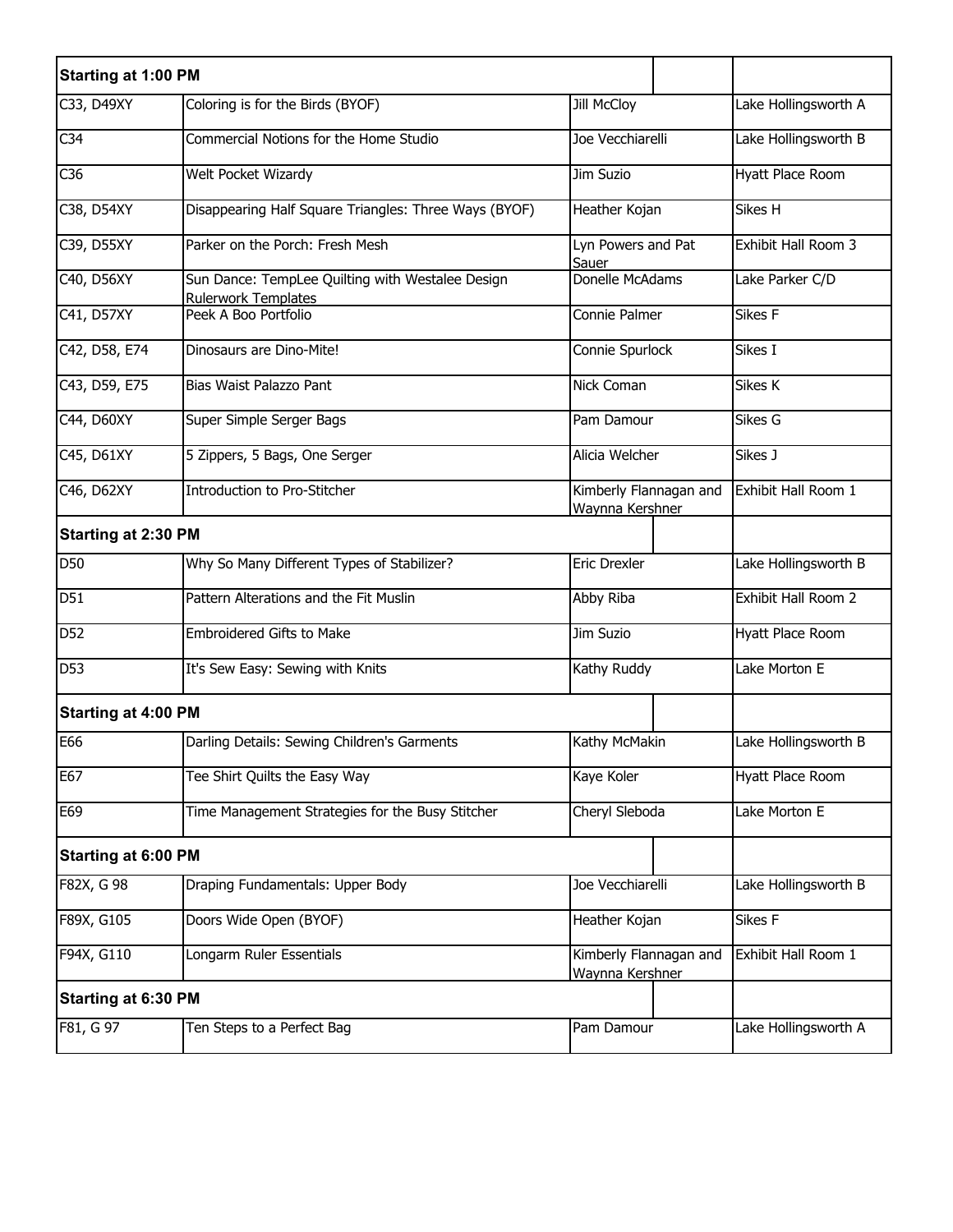## CLASSROOM ASSIGNMENTS

#### **Friday, March 18, 2022**

| <b>Class Codes</b>          | <b>Class</b>                                                                       | <b>Teacher</b>                            | <b>Room Assignment</b> |
|-----------------------------|------------------------------------------------------------------------------------|-------------------------------------------|------------------------|
| <b>Starting at 8:30 AM</b>  |                                                                                    |                                           |                        |
| H113X, J129                 | Designing a Simply Amazing Spiral Quilt                                            | <b>RaNae Merrill</b>                      | Lake Hollingsworth A   |
| H114X                       | Meet Me at the Drawing Board: Designing the Stitching<br>Patterns for Quilt Blocks | Donelle McAdams                           | Lake Hollingsworth B   |
| H115X, J131                 | Under the Sea Art Quilt                                                            | Julie Luoma                               | Exhibit Hall Room 2    |
| H117X                       | Corset Course Correction: Making Corset Alterations                                | Cheryl Sleboda                            | Lake Morton E          |
| H118X, J134                 | The Possibility Bag                                                                | Pam Damour                                | Sikes H                |
| H119X, J135                 | Placemats Three Ways                                                               | Lyn Powers and Pat<br>Sauer               | Exhibit Hall Room 3    |
| H120X                       | Tote Bag: Use Unfinished Pieces from Years Ago                                     | <b>Barb Callahan</b>                      | Lake Parker C/D        |
| H121X, J137                 | Free Motion Print Embellishment                                                    | <b>Eric Drexler</b>                       | Sikes F                |
| H122X, J138                 | Dresden Mini (BYOF)                                                                | Heather Kojan                             | Sikes I                |
| H123X, J139                 | In the Pink (BYOF)                                                                 | Jill McCloy                               | Sikes K                |
| H124X, J140                 | Intermediate Serger Technique Notebook                                             | Alicia Welcher                            | Sikes G                |
| H125X, J141                 | Magic Jacket (BYOF)                                                                | Nick Coman                                | Sikes J                |
| H126X, J142                 | Fast Fun Fabulous Free Motion Longarm Quilting                                     | Kimberly Flannagan and<br>Waynna Kershner | Exhibit Hall Room 1    |
| <b>Starting at 9:00 AM</b>  |                                                                                    |                                           |                        |
| H116                        | Pants: One Pattern Five Styles                                                     | Kathy Ruddy                               | Hyatt Place Room       |
| Starting at 10:30 AM        |                                                                                    |                                           |                        |
| J130X                       | Meet Me at the Drawing Board: Designing the Stitching<br>Patterns for Borders      | Donelle McAdams                           | Lake Hollingsworth B   |
| J132                        | Getting to Know Your Serger                                                        | Kathy McMakin                             | Hyatt Place Room       |
| <b>J133</b>                 | Notions You Can't Sew Without                                                      | Connie Palmer                             | Lake Morton E          |
| J136X                       | Needles and Stitches: Sewing Knits with a Smile                                    | Barb Callahan                             | Lake Parker C/D        |
| <b>Starting at 12:30 PM</b> |                                                                                    |                                           |                        |
| K145X, L161                 | Wool Felt Hand Applique and Embroidery (BYOF)                                      | Jill McCloy                               | Lake Hollingsworth A   |
| K149X                       | Pushing the Pattern Envelope                                                       | Cheryl Sleboda                            | Lake Morton E          |
| K150X                       | In the Hoop: Little Round Zipper Case                                              | Alicia Welcher                            | Sikes H                |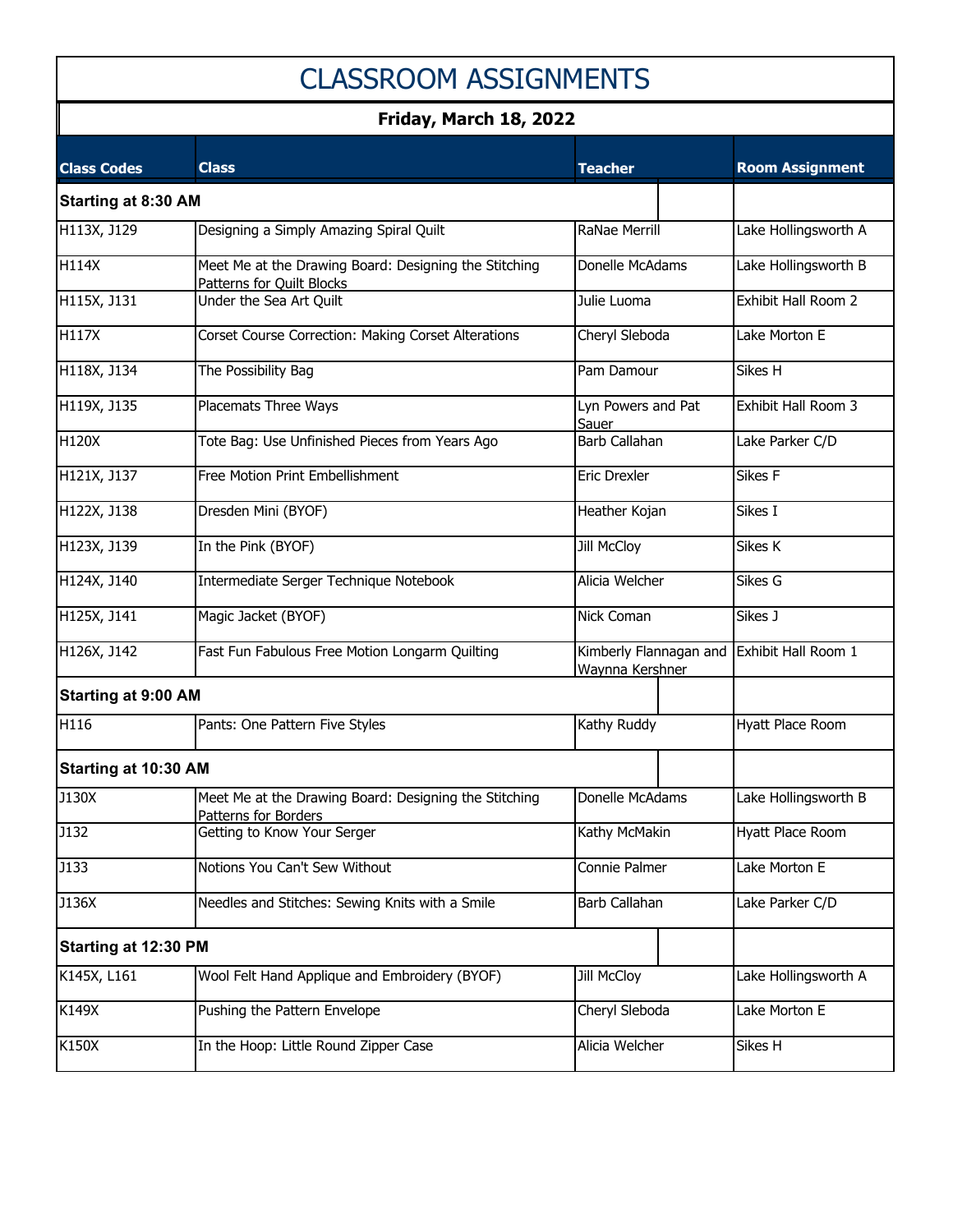| <b>Starting at 1:00 PM</b> |                                                                              |                                           |  |                      |
|----------------------------|------------------------------------------------------------------------------|-------------------------------------------|--|----------------------|
| K146                       | The Sleeve                                                                   | Joe Vecchiarelli                          |  | Lake Hollingsworth B |
| K147, L163, M179           | Pants for YOU: Personal Fit and Styling                                      | Kathy Ruddy                               |  | Exhibit Hall Room 2  |
| K148                       | Achieving Success in Pattern Alteration                                      | Lorraine Henry                            |  | Hyatt Place Room     |
| K151, L167XY               | Parker on the Porch: Downtown Top Zip Eyeglass Case and<br><b>Hand Strap</b> | Lyn Powers and Pat<br>Sauer               |  | Exhibit Hall Room 3  |
| K152, L168XY               | Spaghetti Bias Windows Pillowcase                                            | Connie Palmer                             |  | Lake Parker C/D      |
| K153, L169XY               | Acute Angle Blouse                                                           | Nick Coman                                |  | Sikes F              |
| K154, L170, M186           | Simply Amazing Baravelle Spirals with Painless Paper<br>Piecing (BYOF)       | RaNae Merrill                             |  | Sikes I              |
| K155, L171XY               | Cactus Bloom (BYOF)                                                          | Heather Kojan                             |  | Sikes K              |
| K156, L172XY               | <b>Essential Serger Skills</b>                                               | Pam Damour                                |  | Sikes G              |
| K157, L173XY               | The Quick Serger Tote with Pockets                                           | Kathy McMakin                             |  | Sikes J              |
| K158, L174XY               | Longarm Ruler Essentials                                                     | Kimberly Flannagan and<br>Waynna Kershner |  | Exhibit Hall Room 1  |
| <b>Starting at 2:30 PM</b> |                                                                              |                                           |  |                      |
| L162                       | Successful Paper Piecing for All                                             | Connie Spurlock                           |  | Lake Hollingsworth B |
| L164                       | <b>Upcycled Bags</b>                                                         | <b>Barb Callahan</b>                      |  | Hyatt Place Room     |
| L <sub>165</sub>           | Neckline to Hemline: The Inside Story Fresh from the<br>Runwav               | Jim Suzio                                 |  | Lake Morton E        |
| L166XY                     | In the Hoop: Button Embroidery                                               | Alicia Welcher                            |  | Sikes H              |
| <b>Starting at 4:00 PM</b> |                                                                              |                                           |  |                      |
| M177                       | An Introduction to English Paper Piecing                                     | Kaye Koler                                |  | Lake Hollingsworth A |
| M178                       | Balancing the Armhole                                                        | Joe Vecchiarelli                          |  | Lake Hollingsworth B |
| M180                       | <b>Advanced Pattern Alteration</b>                                           | Lorraine Henry                            |  | Hyatt Place Room     |
| M181                       | Fabrications                                                                 | Jim Suzio                                 |  | Lake Morton E        |
| <b>Starting at 6:00 PM</b> |                                                                              |                                           |  |                      |
| N193X, P209                | Baby Your Baby                                                               | <b>Eric Drexler</b>                       |  | Lake Hollingsworth A |
| N194X, P210                | Draping Fundamentals: Lower Body                                             | Joe Vecchiarelli                          |  | Lake Hollingsworth B |
| N195X                      | Sashiko: A Drawstring Bag                                                    | Barb Callahan                             |  | Exhibit Hall Room 2  |
| N202X, P218                | Fabulous Fabric Manipulations by Machine (BYOF)                              | Cheryl Sleboda                            |  | Sikes I              |
| N203X, P219                | I "Heart" Fans (BYOF)                                                        | <b>Jill McCloy</b>                        |  | Sikes K              |
| N206X, P222                | Introduction to Pro-Stitcher                                                 | Kimberly Flannagan and<br>Waynna Kershner |  | Exhibit Hall Room 1  |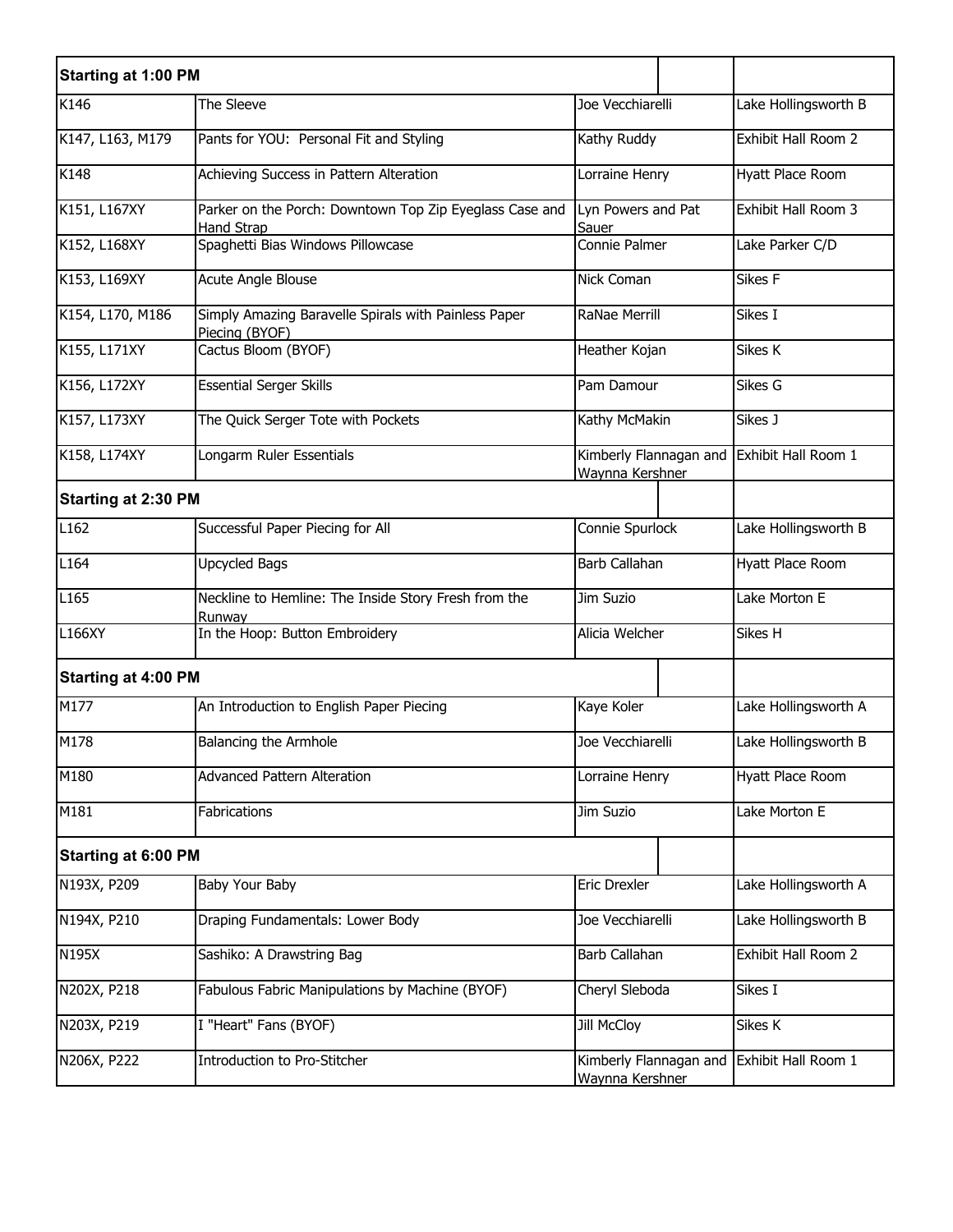## CLASSROOM ASSIGNMENTS

### **Saturday, March 19, 2022**

| <b>Class Codes</b>          | <b>Class</b>                                          | <b>Teacher</b>                            | <b>Room Assignment</b> |
|-----------------------------|-------------------------------------------------------|-------------------------------------------|------------------------|
| <b>Starting at 8:30 AM</b>  |                                                       |                                           |                        |
| Q225X, R241                 | Pattern Alteration Bootcamp                           | Lorraine Henry                            | Lake Hollingsworth A   |
| Q227X, R243                 | Beautiful Beaded Elements: Silk Ribbon Edition        | Nick Coman                                | Exhibit Hall Room 2    |
| Q229X                       | <b>Clone Your Clothes</b>                             | Kathy Ruddy                               | Lake Morton E          |
| Q230X, R246                 | Quick-Change Seasonal Pillow Cover and Wrap           | Alicia Welcher                            | Sikes H                |
| Q231X, R247                 | Patches and Badges                                    | Lyn Powers and Pat<br>Sauer               | Exhibit Hall Room 3    |
| Q232X, R248                 | Get Your Hands on Westalee Design Rulerwork Templates | Donelle McAdams                           | Lake Parker C/D        |
| Q233X, R249                 | More Fun Than a Barrel of Monkeys (BYOF)              | RaNae Merrill                             | Sikes F                |
| Q234X, R250                 | 10 Degree Ruler Workshop                              | Connie Spurlock                           | Sikes I                |
| Q235X, R251                 | Wrap Pants: One Seam with Little Fitting              | Barb Callahan                             | Sikes K                |
| Q236X, R252                 | The Serger Sampler Workshop                           | Pam Damour                                | Sikes G                |
| Q237X, R253                 | <b>Inspiring Serger Confidence</b>                    | Kathy McMakin                             | Sikes J                |
| Q238X, R254                 | Longarm Quilting Basics                               | Kimberly Flannagan and<br>Waynna Kershner | Exhibit Hall Room 1    |
| <b>Starting at 9:00 AM</b>  |                                                       |                                           |                        |
| Q226                        | Notions You Can't Sew Without                         | Connie Palmer                             | Lake Hollingsworth B   |
| Q228                        | The No Pattern Wardrobe: Jackets and Skirts           | Jill McCloy                               | Hyatt Place Room       |
| <b>Starting at 10:30 AM</b> |                                                       |                                           |                        |
| R242                        | Fitting a Dress Form to You                           | Joe Vecchiarelli                          | Lake Hollingsworth B   |
| R <sub>244</sub>            | <b>Pictorial Quilts</b>                               | <b>Jill McCloy</b>                        | Hyatt Place Room       |
| R245                        | Take a Walk on the Wild Side                          | Jim Suzio                                 | Lake Morton E          |
| <b>Starting at 12:00 PM</b> |                                                       |                                           |                        |
| <b>S257X</b>                | <b>Sleeve Solutions</b>                               | Lorraine Henry                            | Lake Hollingsworth A   |
| Starting at 12:30 PM        |                                                       |                                           |                        |
| S258                        | <b>Quick Gifts and Shortcuts</b>                      | Connie Spurlock                           | Lake Hollingsworth B   |
| S259, T275                  | Flowers, Buds and Leaves: A Ribbon and Fabric Bouquet | Kathy McMakin                             | Exhibit Hall Room 2    |
| S260                        | Designer Sergery                                      | Jim Suzio                                 | Hyatt Place Room       |
| S261                        | <b>Quick Fitting Tweaks</b>                           | Abby Riba                                 | Lake Morton E          |